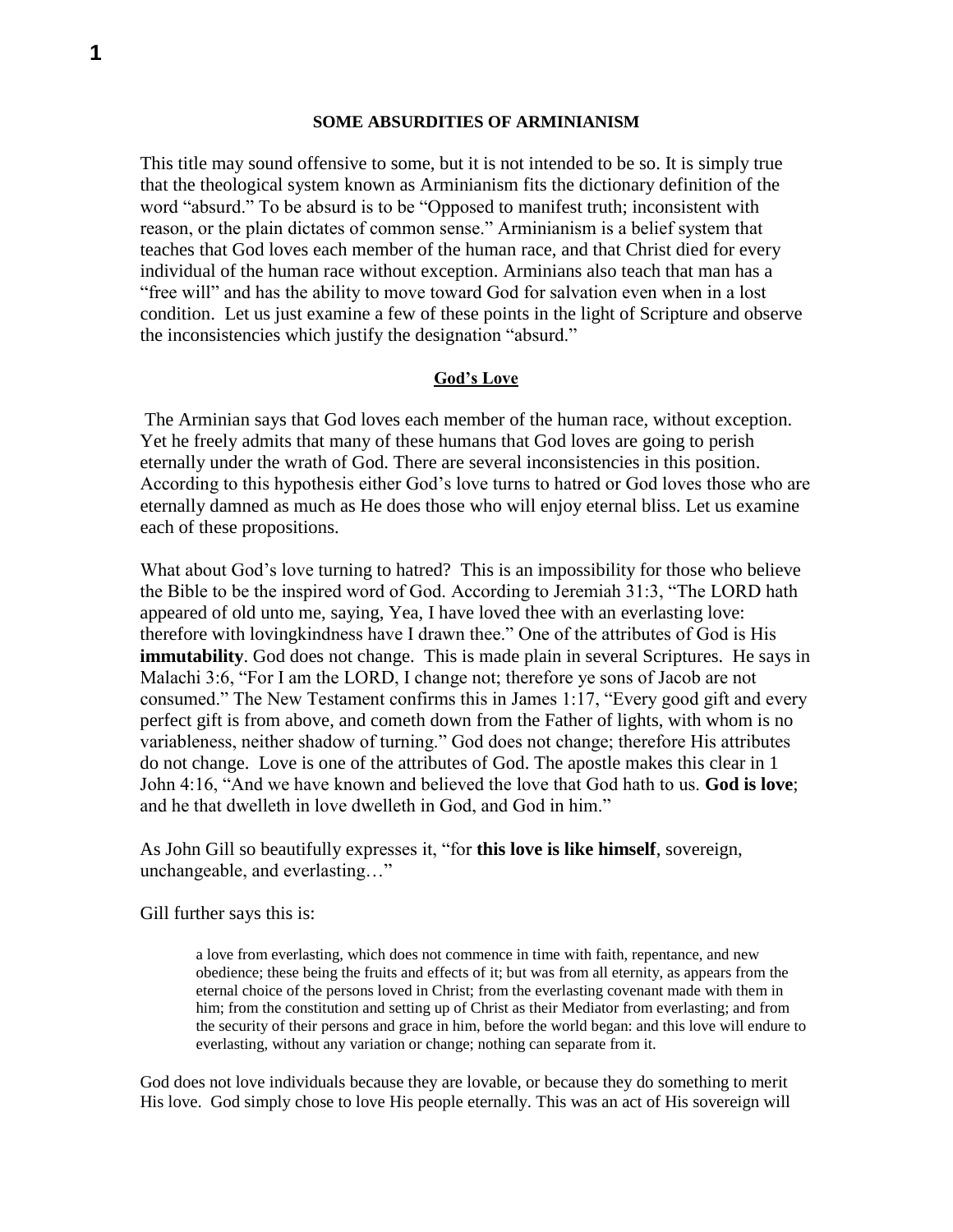and purpose. Before he was ever born, and knowing what a despicable sinner he would be, it was said of Jacob in Romans 9:13, "As it is written, Jacob have I loved, but Esau have I hated."

How do we become aware of the love of God? 1 John 3:16, "Hereby perceive we the love of God, because he laid down his life for us…" He laid down His life for everyone that He loved and He secured their salvation.

No, this love will not change to hatred, because we "reject Christ." God draws those whom He loves unto Himself. His love for them had no beginning and it will have no ending. This unspeakable comfort to the child of God is gloriously proclaimed in Romans 8:38, 39, "For I am persuaded, that neither death, nor life, nor angels, nor principalities, nor powers, nor things present, nor things to come, Nor height, nor depth, nor any other creature, shall be able to separate us from the love of God, which is in Christ Jesus our Lord."

# **Cain and Abel? Jacob and Esau? Paul and Judas?**

Having established the fact that God's love does not turn to hatred, let us now consider the thesis that God loves those who will spend an eternity in hell as much as He loves those who will forever be with Him in eternal bliss.

This proposition is absurd on the face of it. It flies in the face of reason and revelation to think that God loves Cain just as much as He does Abel. It does not make sense to think that God did as much for Cain as He did for Abel. If that is truly the case then Abel's part in his salvation was just as important as was God's. That is really a blasphemous concept. A chain is only as strong as its weakest link. According to Arminianism God the Father, Son, and Holy Spirit each did as much as possible for the salvation of sinners. However, all this is to no avail without the cooperation of the sinner. God did as much for those in hell as He did for those in heaven. The sinner is the one who made the difference.

God 's word plainly says that He loved Jacob, but that He hated Esau. He did this even before they had an existence. But according to consistent Arminianism, God loved Esau just as much as He did Jacob and made equal provisions for their salvation. Esau may be in hell but God still loves him! This is simply unscriptural and absurd.

For one more example, according to Arminianism God loved Judas as much as He did Paul. Somehow, Paul "accepted Christ as his personal Savior" while Judas did not. Christ died for the sins of Judas, but somehow this payment for sin was not effectual because Judas did not do his part. Friends, this is simply absurd.

# **How Dead is Dead?**

Anyone who reads the Bible must acknowledge that people are dead in sin before they receive spiritual life. According to Ephesians 2:5, "Even when we were **dead in sins**, hath quickened us together with Christ, (by grace ye are saved)"

Even those this is an admitted fact, the Arminian position is absurd when it postulates that one who is actually dead can do anything to contribute to his salvation. Oh, they